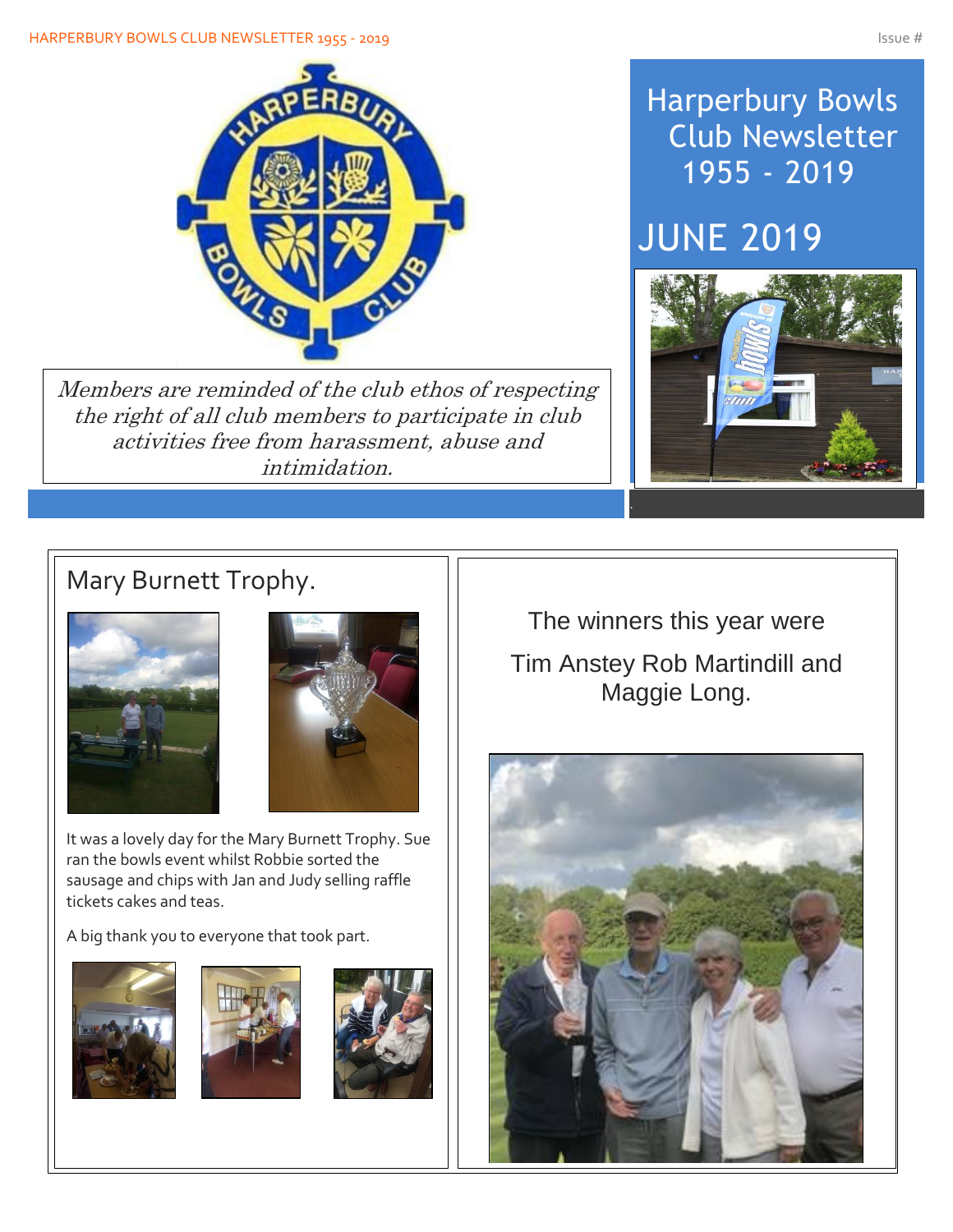#### Ron Gray Trophy – second leg at Hatfield.



Í



#### TOP RINK





The musical tells the story of Charlie Price. Having inherited a shoe factory from his father, Charlie forms an unlikely partnership with cabaret performer and drag queen Lola to produce a line of high-heeled boots and save the business. In the process, Charlie and Lola discover that they are not so different after all.

Trip to Milton Keynes Theatre

TUES 29<sup>th</sup> OCT

If we get 30 people tickets will be

£27.50

Coach is extra.

Poster is up in the club or let me know.

Friends and family are welcome.



 $\overline{a}$ 



The houses are coming along SO quickly!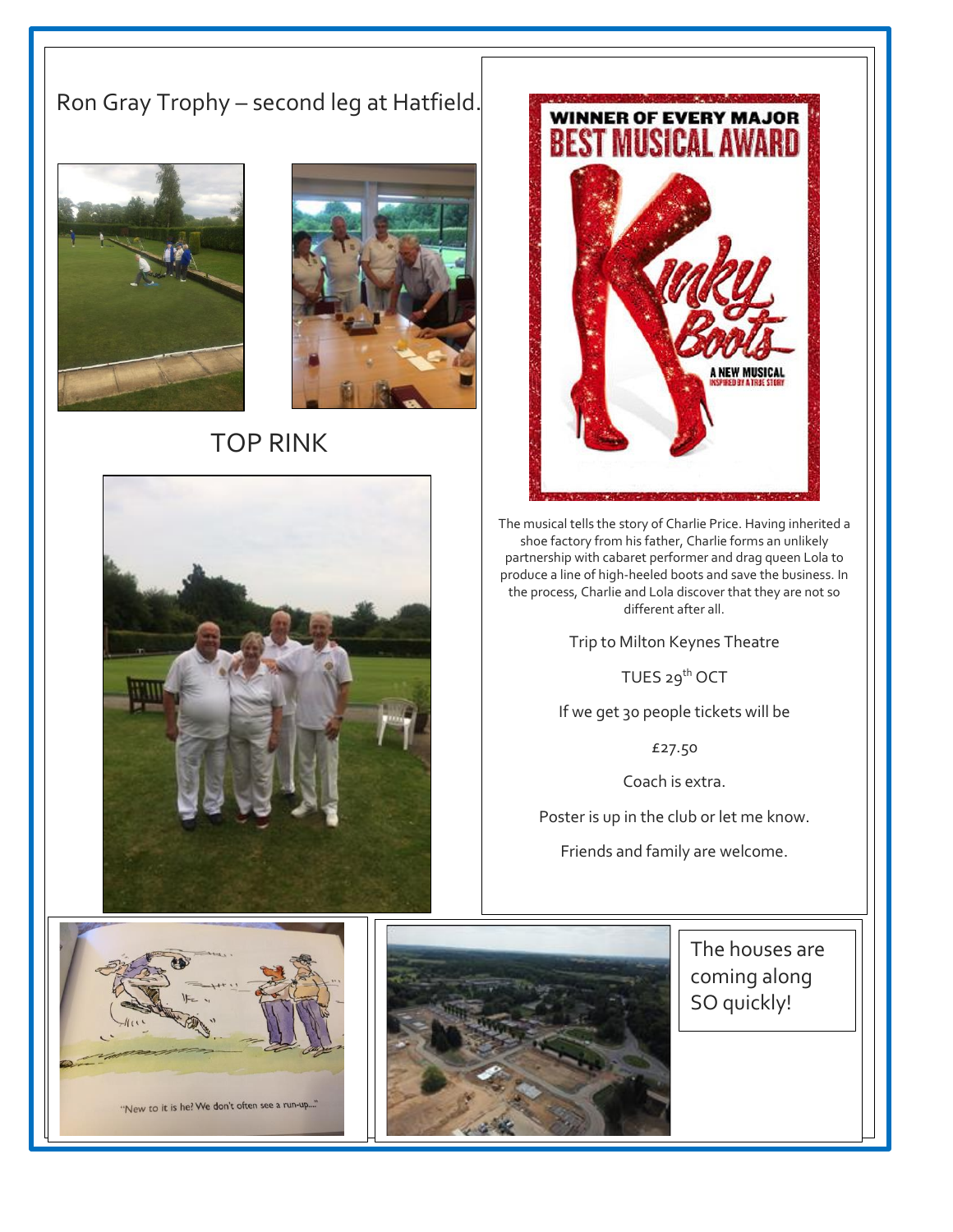# **Harperbury Golf Society 9 hole outing at Ley Hill**



The weather was glorious, the clubs were cleaned, the lunch was ordered and the game was on!

Fourteen of us ventured out into the sunshine, some of us play regular golf, others once in a blue moon but the intention was to have a fun morning – and we did! Peter won on points but everyone enjoyed the gathering.



If any other members play golf and fancies joining us for our next 9 holes let us know.

**Did you know…..** we have a team of members that cut the grass at the club . They do an amazing job. Thank you.





**Did you know…….** Cups are being 'swiilled' instead of washed up and put back into the cupboards. Please use washing up liquid to wash your cups up.



**Did you know………**

We have recycling bins outside the kitchen door. One for cardboard and one for plastic and glass. Please do not put anything recyclable in the normal bin.



**Internal Tom Wheeler Trophy Sunday 14th July. Draw at 2pm Tea and biscuits Greys £2.50**